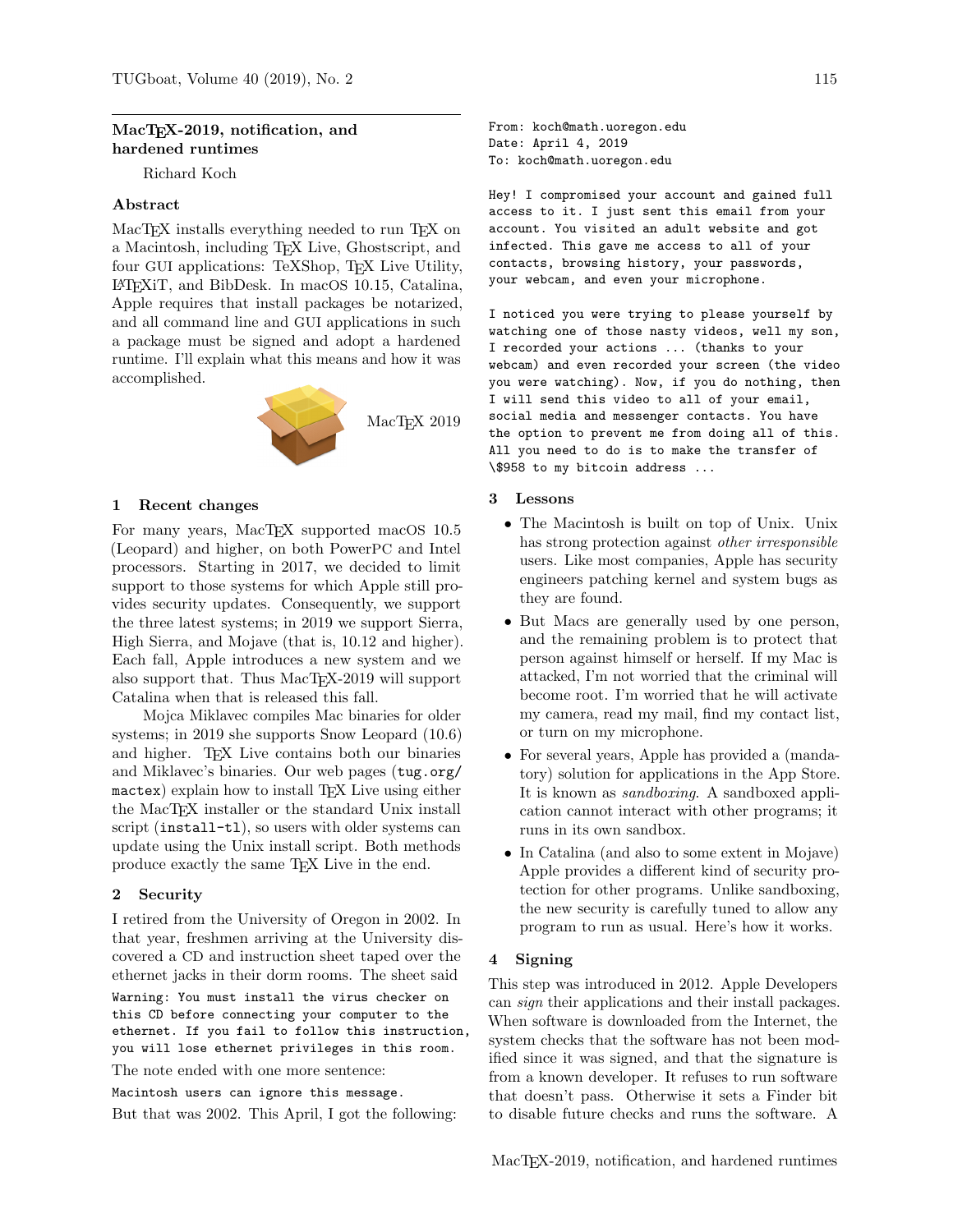control panel in Apple's System Preferences controls this behavior:

> Allow apps downloaded from: App Store App Store and identified developers

Signing requires developer status from Apple, which costs \$100 a year. TeXShop and MacTEX have always been signed.

Apple issues two developer signing certificates, one for applications and one for install packages. Signing applications is done in XCode as part of the build process. A command line binary signs install packages.

Tricks explained on the Internet allow users to disable the signing requirement and install any program. At this year's WWDC, Apple said that such tricks would *always* be available.

## 5 Notarization

This spring, Apple added notarization. This works like signing; both applications and install packages can be notarized. Once software is signed and just before release, it is sent to Apple. There it is checked for viruses (no human hands touch the software). Checking takes around 15 minutes. If the software passes the test, a "certificate" is mailed back and "stapled" to the software. In Catalina, software downloaded from the Internet must be both signed and notarized before it can run.

Previously, software was only tested once to make sure it was not modified. Now these tests will be rerun periodically. The details are somewhat vague (to me), so don't ask.

#### 6 Hardened runtimes

Signing and notarization are small potatoes. The big security step in Catalina is the requirement that all applications and command line programs in a notarized install package must be signed and timestamped, and must adopt a Hardened Runtime. All of this is new. The MacTEX install package has been signed since 2012, but the individual T<sub>EX</sub> binaries are not signed. And while TeXShop is signed, the remaining applications TEX Live Utility, LATEXIT, and BibDesk are not signed. The kicker, however, is that these applications and all command line apps must adopt a hardened runtime. What is that?

Apple has a list of 13 dangerous operations a program might try to perform. I'll give the full list later, but among the items are these: accessing the camera, accessing the microphone, accessing location information, accessing the address book, accessing

the user's calendars, accessing photos, sending Apple events to other applications, executing JIT-compiled code, loading third party libraries not by Apple. If an application adopts a hardened runtime, it is not allowed to perform any of these operations.

However, for each of the 13 dangerous operations, a developer can claim an entitlement. I have always dreamed of a TEX editor attached to a camera; to make a commutative diagram, draw it and take a picture and the editor converts the drawing into TEX. The author of such an editor would file an entitlement for the camera operation.

Nobody at Apple checks the entitlement list; there is no "approval process". A developer can claim all 13 entitlements and then the hardened runtime has no effect.

So calm down that case of paranoia. Apple isn't restricting developers. It is providing a tool to help open source developers improve security.

#### 6.1 Dealing with command line programs

Command line programs can adopt a hardened runtime without recompiling. The command below does this for the xz binary used by tlmgr. The --force option says to replace any previous signing by the new one, and --options=runtime says to adopt a hardened runtime with no exceptions.

```
codesign \
-s "Developer ID Application: Richard Koch" \
 --force --timestamp --options=runtime xz
```
To claim exceptions for a command line program, add a flag --entitlements=TUG.entitlement to the previous call, where TUG.entitlement can be any name and is a short XML file. The example TUG.entitlement here allows linking with third party libraries. (One long line has been broken for TUGboat with a \; it should not be broken in a real file.)

```
<?xml version="1.0" encoding="UTF-8"?>
<!DOCTYPE plist PUBLIC
"-//Apple//DTD PLIST 1.0//EN"
"http://www.apple.com/DTDs/PropertyList-1.0.dtd">
<plist version="1.0">
<dict>
  <key>com.apple.security.cs.\
disable-library-validation</key>
 <true/>
</dict>
</plist>
```
By embedding the codesign call in a shell script, it is easy to construct scripts which sign, timestamp, and adopt hardened runtimes for all command line binaries in an install package.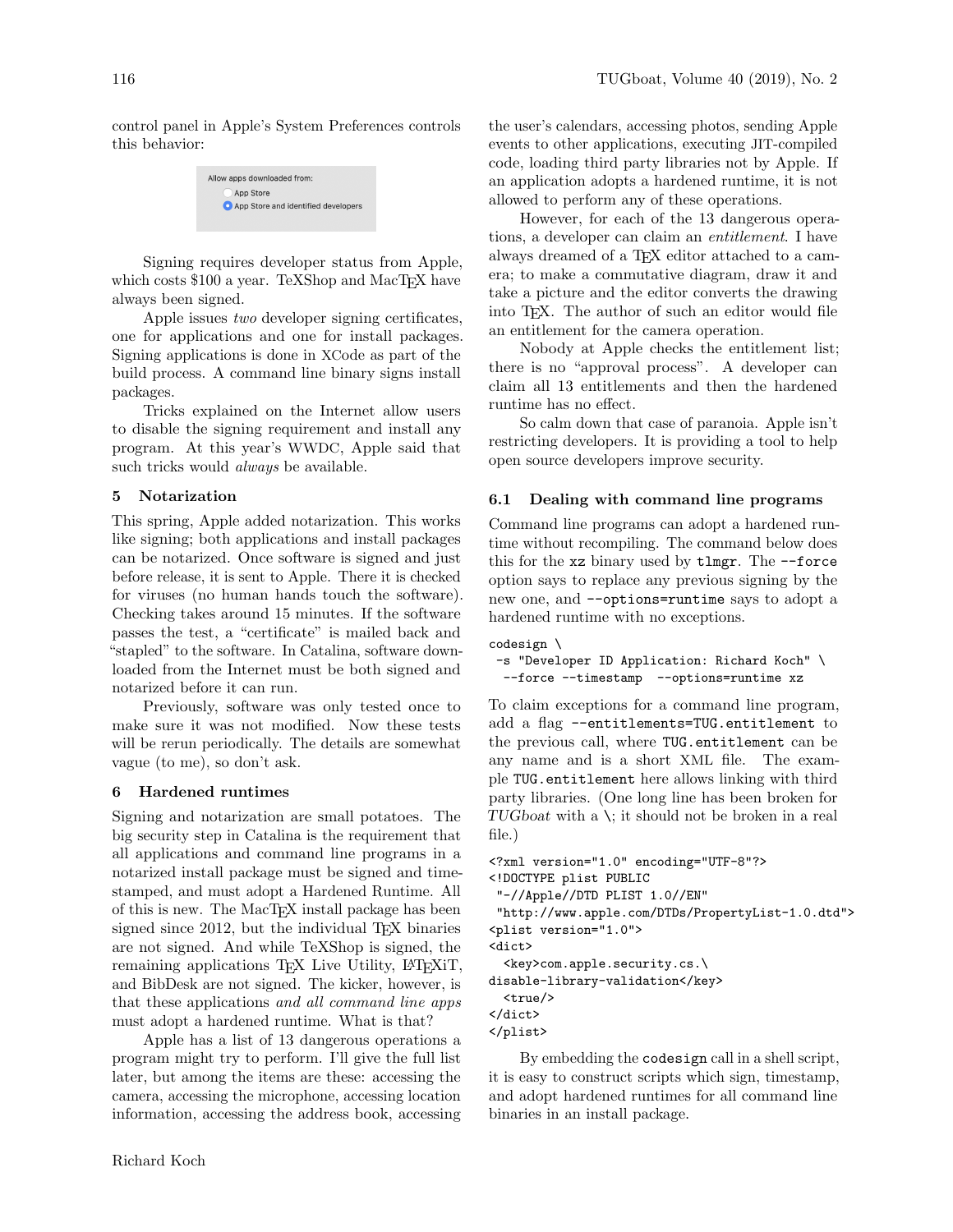## 6.2 Case 1: BasicTEX

In addition to the full MacT<sub>EX</sub>, we provide a smaller install package called BasicTeX, which installs the distribution obtained by using install-tl with the "small" scheme. To test the above ideas, I submitted this package unmodified to Apple for notarization. Apple refused to notarize it, but they sent back a detailed and easy-to-read error sheet. The bin directory of BasicTEX has 88 items. Apple ignored symbolic links, scripts, and other files, but had problems with 30 commands. These were exactly the commands which the Unix command file listed as "Mach-O 64-bit executable x86 64".

In addition, Apple found three other such binaries in tlpkg/installer: lz4, wget, xz.

I used the codesign script on these 33 binaries and submitted BasicTEX again to Apple for notarization. Approved!

#### 6.3 Case 2: Ghostscript

Ghostscript only has two binaries, gs-X11 with X11 support and gs-noX11 without X. We install a symbolic link named gs to the appropriate binary.

I ran codesign on gs-X11 and gs-noX11 and submitted to Apple. Apple notarized the install package. But when the package was used to install Ghostscript, gs refused to run. Why?

Originally, Apple supplied an optional install package for X11. But their package was often out of date, so a mutual decision was made for a third party to supply X11 for the Macintosh as open source. Consequently, gs-X11 links in a third party library, which is not allowed for hardened runtimes. Resigning gs-X11 and claiming an entitlement for such linking solved the problem.

### 6.4 Case 3: biber

The biber binary is so complicated that TEX Live builders do not compile it. Instead the author submits binaries. The codesign script didn't work with this binary. I contacted the author, Philip Kime. A month later he sent a binary which worked. I suspect Kime knows a lot more about notarization than I do now.

### 6.5 Case 4: The big enchilada

Finally it was time to notarize the full TFX Live. I hardened xz, wget, lz4, and all the binaries in bin/x86\_64-darwin which were not links and reported to be "Mach-0 64-bit executables" by file. Tests revealed that two of these binaries needed an exception for X11: mf and xdvi-xaw. I submitted the package to Apple. It was rejected.

A big difference between BasicT<sub>E</sub>X and the full T<sub>E</sub>X Live is that the second package has documentation provided by package makers. This documentation comes in a wide variety of formats: source files for illustrations, zip files, and so forth. When Apple tests an install package for viruses, does it unzip files and look inside? Yes, it does. Does it examine illustration source files? Yes, it does that too. So lots of things could go wrong.

Luckily, Apple provided clear explanations for rejection, and it turned out that MacT<sub>EX</sub> had only three problems:

- In texmf-dist/doc/support/ctan-o-mat, one file is given an extension .pkg. Apple believes that a file with extension .pkg is an install package, and this package was not signed. It turned out to be an ordinary text file.
- In texmf-dist/doc/latex/codepage, Apple could not unzip the file demo.zip.
- In texmf-dist/source/latex/stellenbosch, there is a zip file named USlogos-4.0-src.zip containing two CorelDraw source files for illustrations. Apple did not recognize these source files and flagged them.

The three problems were easy to work around. Bug reports were also sent to Apple so they can improve the notarization machinery.

## 7 Status of notarization for MacTEX-2019

Fully notarized install packages for MacT<sub>E</sub>X-2019, BasicT<sub>F</sub>X-2019, and Ghostscript-9.27 are available on the web for testing. Indeed, the Ghostscript-9.27 package on CTAN is already notarized. The MacT<sub>E</sub>X-2019 and BasicT<sub>E</sub>X-2019 packages will be moved to CTAN, replacing the original packages, in late summer just before Catalina is released.

TEX Live Utility, LATEXIT, and BibDesk are not in the notarized MacT<sub>EX</sub>-2019 because they are applications rather than command line programs, so their authors must sign and notarize them. This has not yet happened. If these authors used the XCode which comes with Mojave, these steps would be trivial, but they use an older XCode. We are working with the authors but have nothing to report.

#### 8 Technical details

I end with some technical details for others who may need to deal with these issues on the Macintosh. I'll explain how to sign install packages and how to notarize such packages. Then I'll list the six runtime entitlements and seven resource access entitlements from an official Apple document.